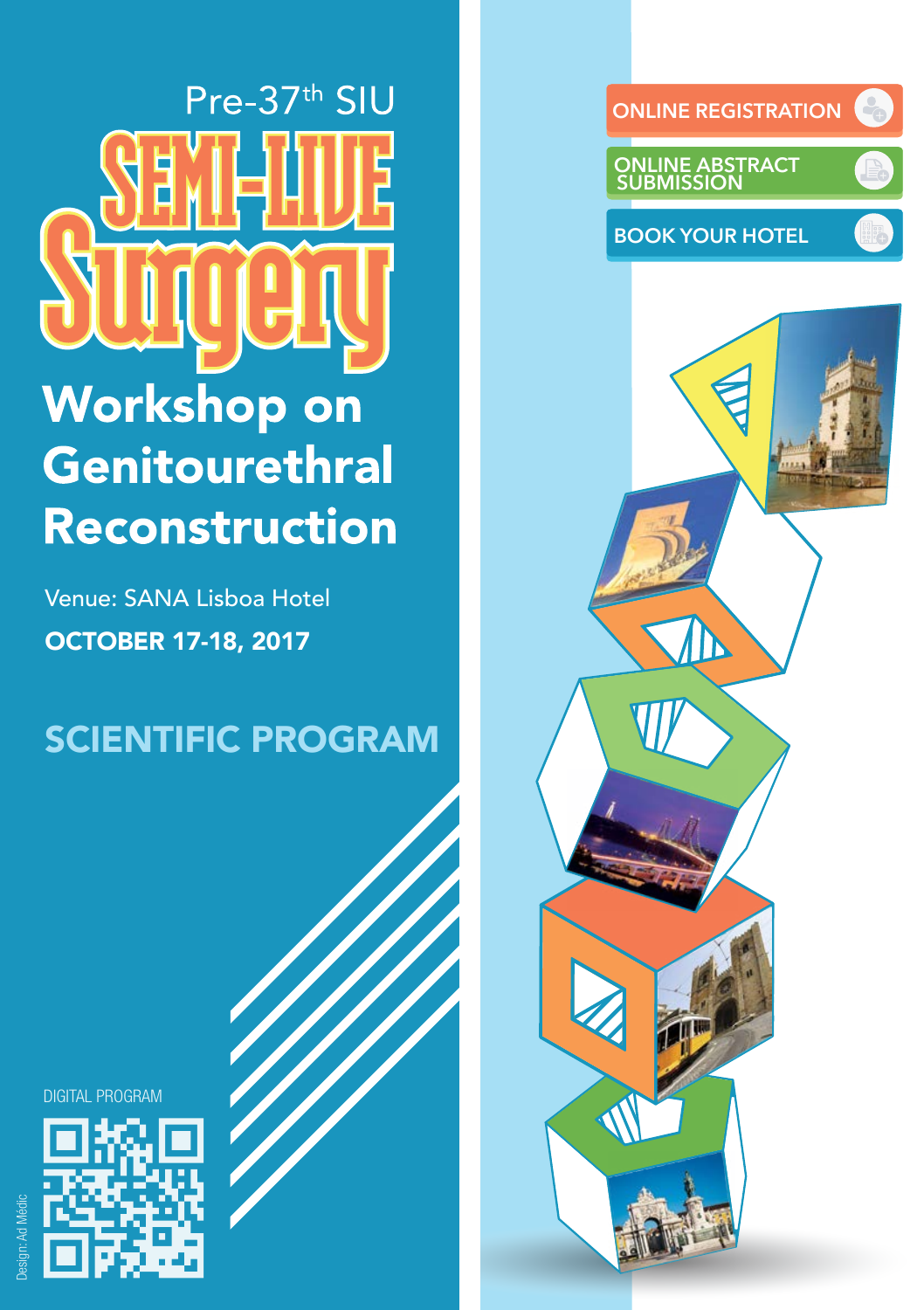### ORGANIZING COMMITTEE

*Chairpersons: Margit Fisch & Tomé Lopes Co-Chairs: Sanjay Kulkarni & Francisco Martins*

### WORKSHOP COORDINATOR

*Francisco Martins*, MD, Department of Urology, University of Lisbon, School of Medicine, Hospital Santa Maria/CHLN, Lisbon, Portugal

### **OBJECTIVES**

A workshop on male genitourethral reconstruction, including semi-live surgical demonstrations (video demonstrations), lectures, point-counterpoint debates, and video and poster presentations. It is intended to give early career urologists an opportunity to interact actively with faculty experts, as well as present their own work in the field of male genitourethral reconstruction. Nonetheless, this workshop is intended to everyone interested in genitourethral trauma and reconstruction.

### TARGET AUDIENCE

This workshop should be attended by both senior and young urologists, urology residents, medical students and nurses interested in (and who deal with) adult male genitourethral reconstruction.

### URETHRAL RECONSTRUCTION

ANTERIOR URETHRAL STRICTURES (meatal and FN strictures, penile, bulbar and panurethral strictures)

### POSTERIOR URETHRAL STRICTURES/STENOSES

(post-pelvic fracture disruptions, radiation-induced strictures / stenosis, bladder neck contractures)

ADULT HYPOSPADIAS

### POSTERIOR URETHRAL COMPLICATIONS OF PROSTATE CANCER TREATMENTS

MALE URINARY INCONTINENCE

PENILE RECONSTRUCTION PEYRONIE'S DISEASE (plication, graft corporoplasty, penile implants)

OTHER PENILE DEFORMITIES (micropenis, buried penis, etc)

GENITAL TRAUMA (following penile cancer amputation, iatrogenic causes and accidents)

### ERECTILE DYSFUNCTION

(surgical, medical and other conservative treatments)

# $Pre-37<sup>th</sup>$  SIU **Workshop on** Genitourethral **Reconstruction**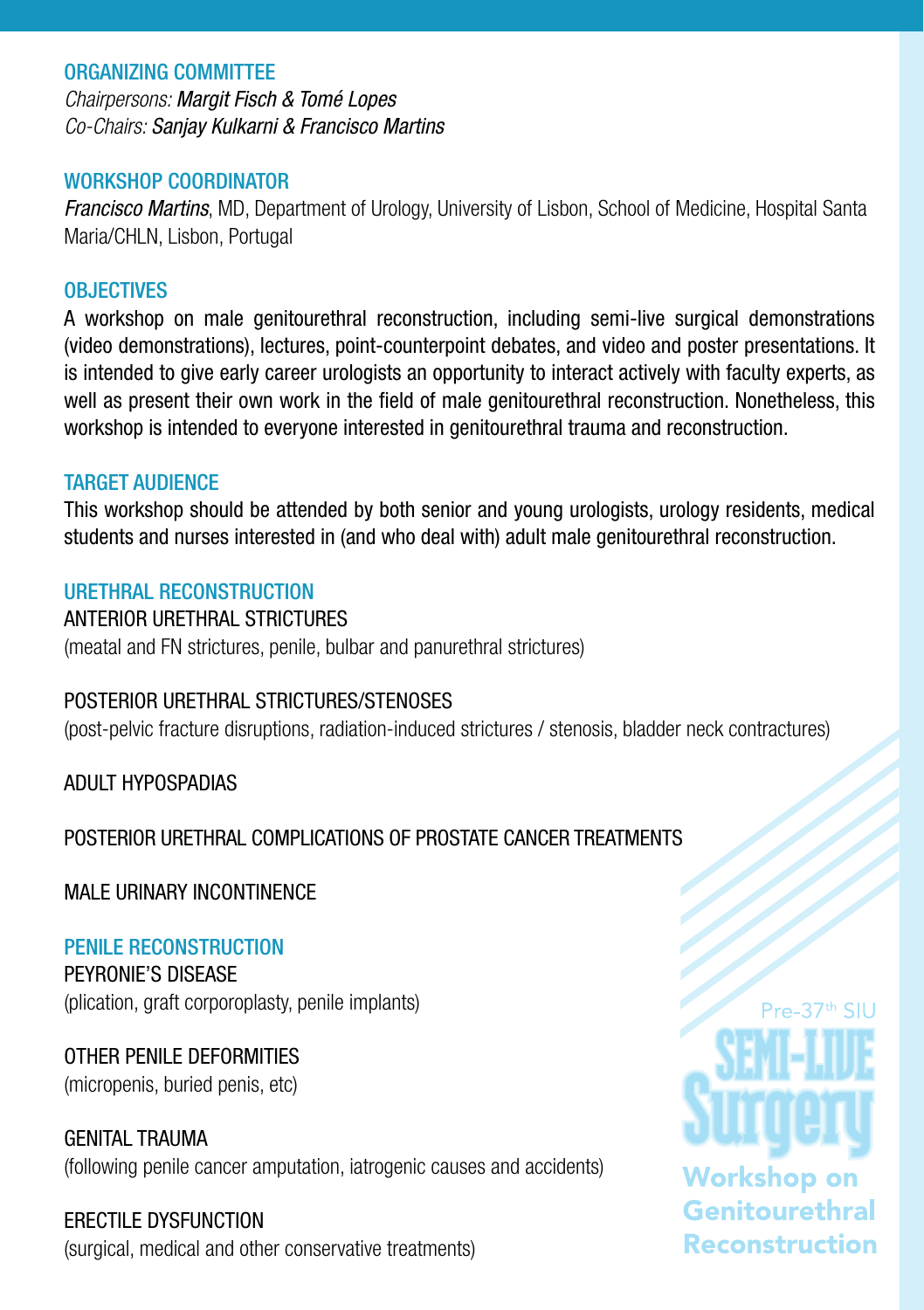### Internacional Faculty



*Allen Morey*, MD, Department of Urology, University of Texas Southwestern Medical Center, Dallas, TX, USA



*Andre van der Merwe*, MD, Division of Urology, Stellenbosch University and Tygerberg Academic Hospital, Cape Town, South Africa



*Anna Lawrence*, MD, Auckland Hospital and Spinal Unit, Auckland, New Zealand



*Anthony Mundy*, MD, University College London Hospitals, Institute of Urology, London, UK



*Argimiro Collado Serra*, MD, Fundación IVO, Valencia, España



*Daniela Andrich*, MD, University College London Hospitals, Institue of Urology, London, UK



*Ervin Kocjancic*, MD, University of Illinois, Chicago Medical Center, Chicago, IL, USA



*Jaspreet Sandhu*, MD, Pelvic Urologic Reconstruction and Voiding Dysfunction Unit, Memorial Sloan-Kettering Cancer Center, New York, NY, USA



*Justin Chee*, MD, Epworth Freemasons Medical Centre, Edgewater Urology, Melbourne, Australia



*Dmitriy Nikolavsky*, MD, Reconstructive Urology Unit, Upstate University Hospital, Syracuse, NY, USA



*Javier Angulo*, MD, Servicio de Urologia, Hospital Universitário de Getafe, Universidade Europea de Madrid, Madrid, España



*Krishnan Venkatesan*, MD, Department of Urology, MedStar Washington Hospital Center, Washington, DC



*Guido Barbagli*, MD, Center for Reconstructive Urethral Surgery, Arezzo, Italy



*Joan Caparrós*, MD, Unidad de Urología Reconstructiva, Fundació Puigvert, Barcelona, España



*Margit Fisch*, MD, Department of Urology, University of Hamburg-Eppendorf Medical Center, Hamburg, Germany



*Joel Gelman*, MD, The Center for Reconstructive Urology, University of California, Irvine, USA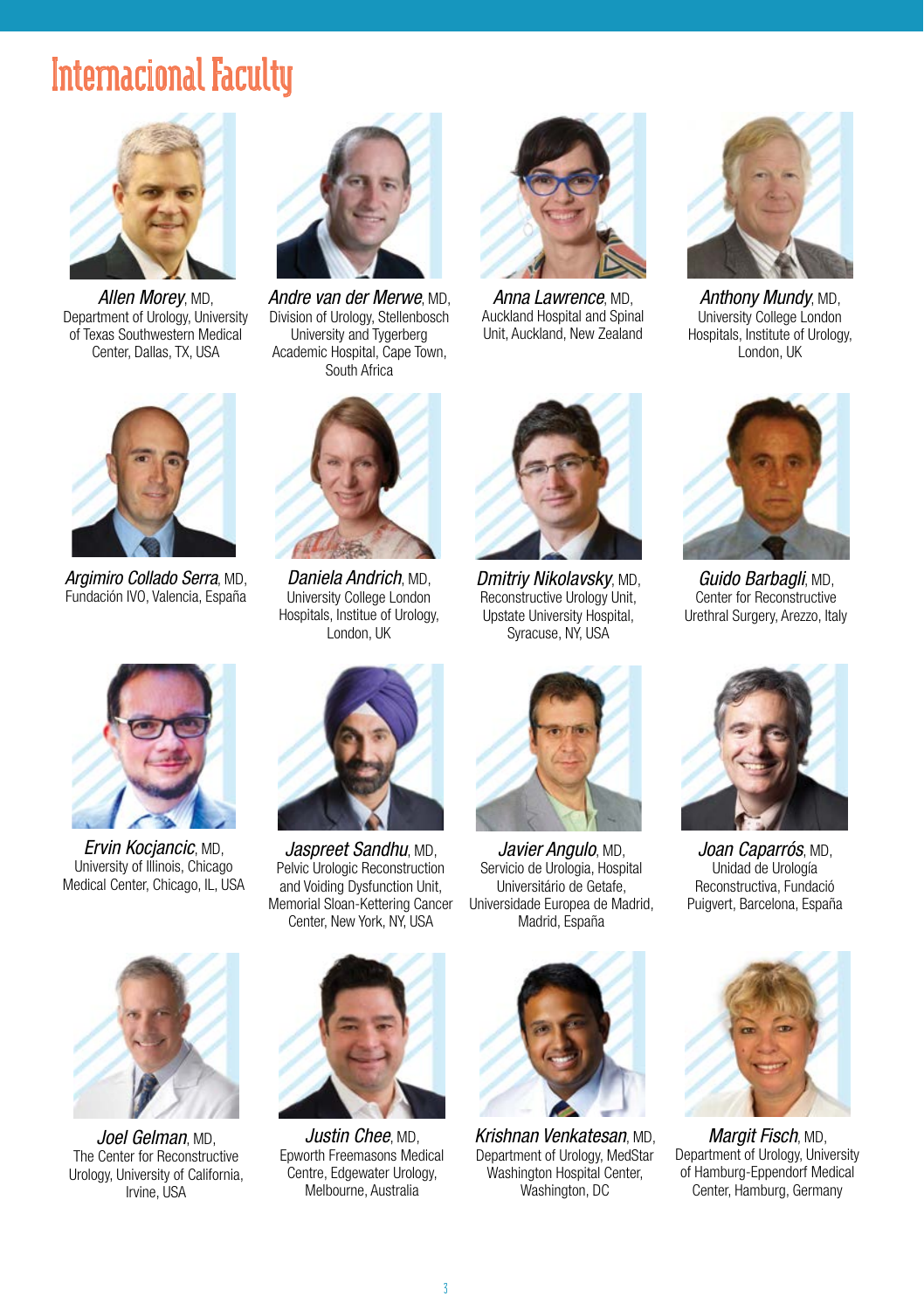

*Miroslav Djordjevic*, MD, Department of Pediatric Urology, University of Belgrade Medical Center and Belgrade Center for Genital Reconstructive Surgery, Belgrade, Serbia



*Pankaj Joshi*, MD, Kulkarni School of Urethral Surgery, Endosurgery Institute, Pune, India



*Nicolaas Lumen*, MD, Department of Urology, Ghent University Hospital, Ghent, Belgium



*Omar Soto Avilés*, MD, The Center for Urologic Reconstruction, Detroit Medical Center, Michigan State College of Medicine, Detroit, MI, USA



*Sanjay Kulkarni*, MD, Kulkarni School of Urethral Surgery, Pune, India



*Paksi Satyagraha*, MD, Saiful Anwar General Hospital, Medical Faculty Brawijaya University, Malang, Indonesia



*Steven Brandes*, MD, Reconstructive Urologic Surgery, New York Presbiterian /Columbia University Medical Center, NY, **I**ISA



*Tobias Köhler*, MD, Department of Urology, Mayo Clinic, Rochester, MN, USA



*Luís Costa*, MD, Department of Urology, Centro Hospitalar de Vila Nova de Gaia, VNG, Portugal

### Nacional Faculty

*Richard Santucci*, MD, The Center for Urologic Reconstruction, Detroit Medical Center, Michigan College of Osteopathic Medicine, Detroit, MI<sub>I</sub>ISA



*Francisco Martins*, MD, Department of Urology, University of Lisbon, School of Medicine, Hospital Santa Maria/ CHLN, Lisbon, Portugal



*Paulo Temido*, MD, Department of Urology, Centro Hospitalar e Universitario de Coimbra, Coimbra, Portugal



*João Marcelino*, MD, Department of Urology, University of Lisbon, School of Medicine, Hospital Santa Maria/ CHLN, Lisbon, Portugal



*Pedro Vendeira*, MD, PhD FECSM, President of the Portuguese Society of Andrology, Sexual Medicine and Reproduction, Oporto, Portugal



*Joaquim Lindoro*, MD, Department of Urology, Hospital de Penafiel, Penafiel, Portugal



*Tomé Lopes*, MD, Department of Urology, University of Lisbon, School of Medicine, Hospital Santa Maria/ CHLN, Lisbon, Portugal

4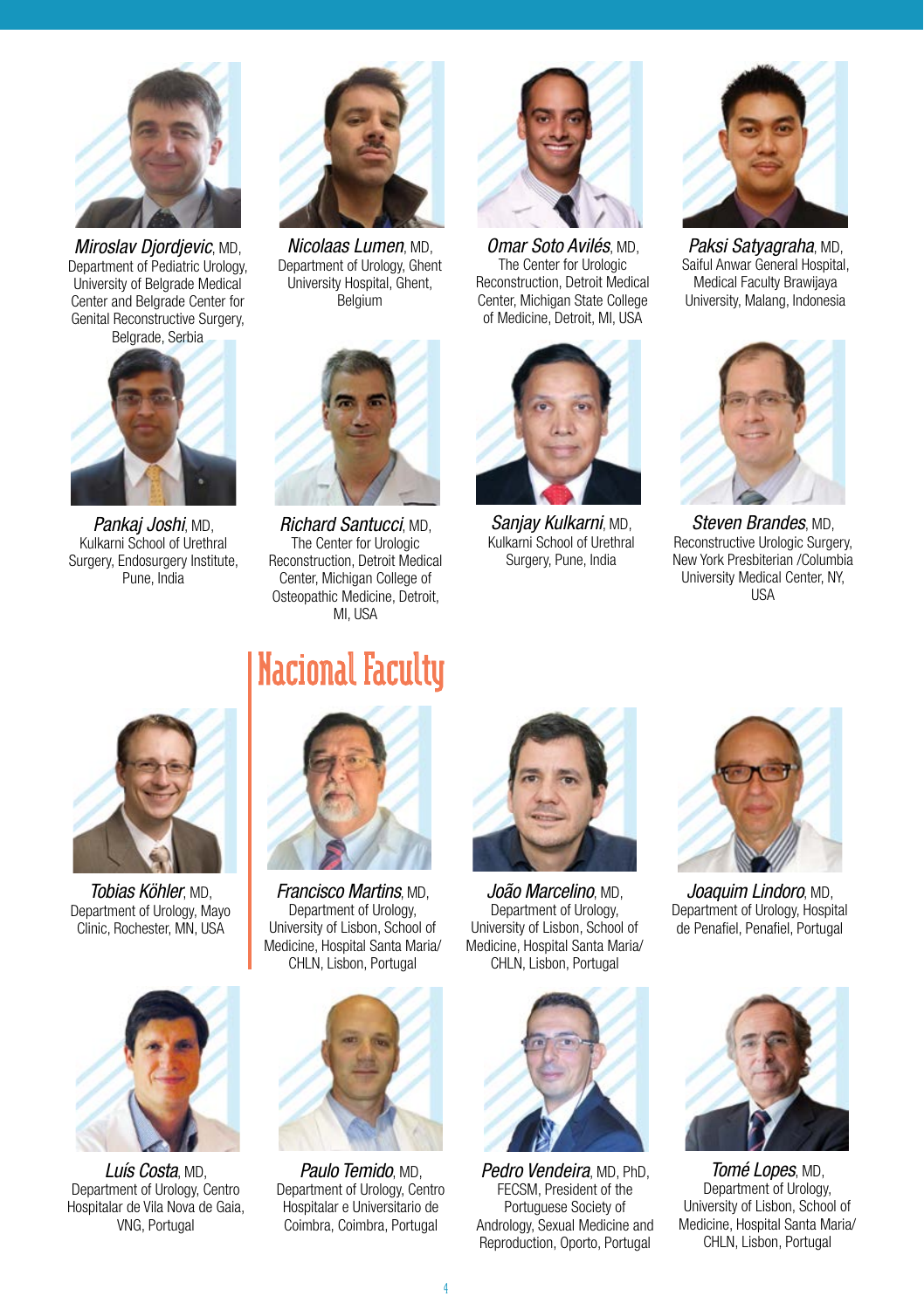## October 17, 2017

| 08:00am                        | Opening of registration desk                                                                                                                                                                                                                                                                                                                                                                                                                                                  |
|--------------------------------|-------------------------------------------------------------------------------------------------------------------------------------------------------------------------------------------------------------------------------------------------------------------------------------------------------------------------------------------------------------------------------------------------------------------------------------------------------------------------------|
| 09:00am - 09:30am              | <b>OPENING AND WELCOME</b><br>Chairs: Carlos Martins, MD (Chairman of CHLN Council, Santa Maria University Hospital)<br>Tomé Lopes, MD (Director, Urology Dept., Santa Maria University Hospital)<br>Margit Fisch, MD (Director, Urology Dept., University Medical Center Hamburg-Eppendorf)<br>Sanjay B. Kulkarni, MD (Director, Kulkarni Center for Reconstructive Urology)<br>Francisco Martins, MD (Consultant Urologist, Urology Dept., Santa Maria University Hospital) |
| 09:30am - 09:45am              | <b>STATE-OF-THE-ART LECTURE</b><br>Moderators: Richard Santucci, Nicolaas Lumen, Andre van der Merwe<br>and Omar Soto Avilés<br>Changing practice in penile urethral reconstruction: Flaps or grafts?<br>Joel Gelman                                                                                                                                                                                                                                                          |
| 09:45am - 10:25am              | <b>SEMI-LIVE SURGERIES (VIDEO DEMONSTRATIONS)</b><br>Moderators: Richard Santucci, Nicolaas Lumen, Andre van der Merwe<br>and Omar Soto Avilés                                                                                                                                                                                                                                                                                                                                |
| 09:45am - 10:05am              | Adult hypospadias: Differences from surgery in children<br>Miroslav Djordjevic                                                                                                                                                                                                                                                                                                                                                                                                |
| 10:05am - 10:25am              | Anterior urethral stricture I - One-stage repairs<br>Guido Barbagli                                                                                                                                                                                                                                                                                                                                                                                                           |
| 10:25am - 10:50am Coffee-break |                                                                                                                                                                                                                                                                                                                                                                                                                                                                               |
| 10:50am - 11:05am              | <b>STATE-OF-THE-ART LECTURE</b><br>Moderators: Joel Gelman, Krishnan Venkatesan and João Marcelino<br>Changing practice of urethroplasty in Indonesia<br>Paksi Satyagraha                                                                                                                                                                                                                                                                                                     |
| 11:05am - 12:00pm              | <b>SEMI-LIVE SURGERIES (VIDEO DEMONSTRATIONS)</b><br>Moderators: Joel Gelman, Krishnan Venkatesan and João Marcelino                                                                                                                                                                                                                                                                                                                                                          |
| 11:05am - 11:25am              | Anterior urethral stricture II - Staged repairs<br>Margit Fisch                                                                                                                                                                                                                                                                                                                                                                                                               |
| 11:25am - 12:00pm              | Post-RP BN contracture<br>Urorectal fistula repair<br><b>Tony Mundy</b>                                                                                                                                                                                                                                                                                                                                                                                                       |
| 12:00pm - 12:15pm              | <b>STATE-OF-THE-ART LECTURE</b><br>Moderators: Jaspreet Sandhu, Anna Lawrence and Joan Caparrós<br>Lotus flap technique for perineal urethrostomy<br>Justin Chee                                                                                                                                                                                                                                                                                                              |

I I I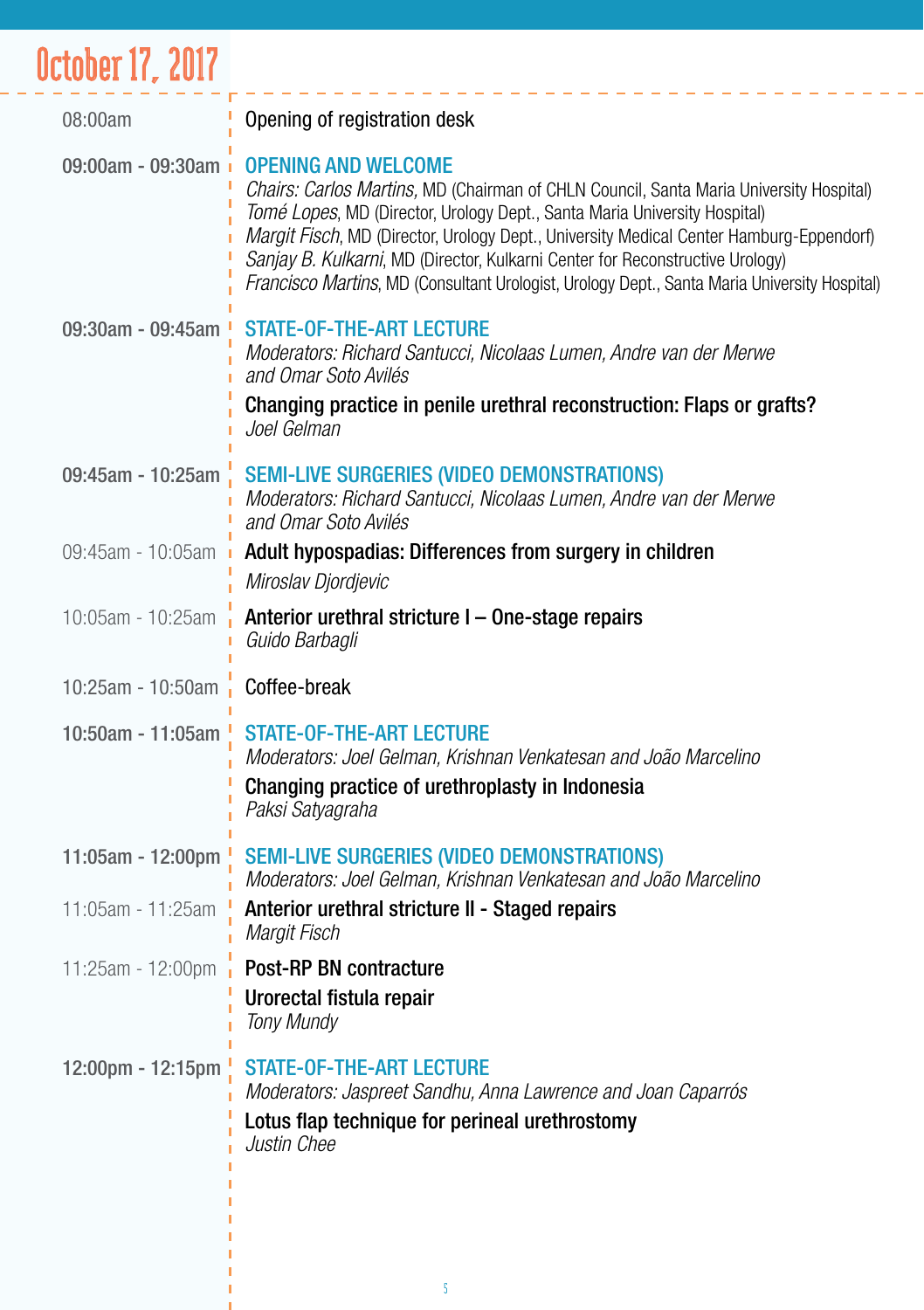| 12:15pm - 01:15pm               | <b>SEMI-LIVE SURGERIES (VIDEO DEMONSTRATIONS)</b><br>Moderators: Jaspreet Sandhu, Anna Lawrence and Joan Caparrós                                                                                                                                 |
|---------------------------------|---------------------------------------------------------------------------------------------------------------------------------------------------------------------------------------------------------------------------------------------------|
| 12:15pm - 12:45pm               | Panurethral stricture repair<br>Urethroplasty for bulbar urethral necrosis<br>Sanjay Kulkarni                                                                                                                                                     |
| 12:45pm - 01:15pm               | Non-transecting BU repair<br>Pelvic fracture urethral injury<br>Daniela Andrich                                                                                                                                                                   |
| 01:15pm - 01:30pm '             | <b>STATE-OF-THE-ART LECTURE</b><br>Moderators: Jaspreet Sandhu, Anna Lawrence and Joan Caparrós<br>Contemporary management of Lichen Sclerosus related urethral<br>Strictures in a single specialized high-volume center in India<br>Pankaj Joshi |
| $01:30$ pm - $02:30$ pm         | Lunch break                                                                                                                                                                                                                                       |
| 02:30pm - 03:30pm               | <b>STATE-OF-THE-ART LECTURES</b><br>Moderators: Allen Morey, Justin Chee and Francisco Martins                                                                                                                                                    |
| 02:30pm - 02:50pm               | Reconstructive options for failed bulbomembranous anastomotic<br>urethroplasty<br>Daniela Andrich                                                                                                                                                 |
| 02:50pm - 03:10pm               | Lessons learned during my three-decade journey around the urethra<br>Guido Barbagli                                                                                                                                                               |
| 03:10pm - 03:30pm               | The evolution of urethroplasty: More than 2 millenia of history<br><b>Tony Mundy</b>                                                                                                                                                              |
| 03:30pm - 03:50pm               | Coffee-break                                                                                                                                                                                                                                      |
| 03:50pm - 05:20pm $\frac{1}{2}$ | <b>POINT-COUNTERPOINT</b><br>Moderators: Daniela Andrich, Richard Santucci and Pankaj Joshi                                                                                                                                                       |
| 03:50pm - 04:20pm               | Tissue engineering for substitution urethroplasty:<br>Is it prime time? And why?<br>Pro: Guido Barbagli<br><b>Con: Tony Mundy</b>                                                                                                                 |
| 04:20pm - 04:50pm               | Urorectal fistula surgical repair - Perineal or non-perineal approach:<br><b>Benefits and risks</b><br>Perineal: Margit Fisch                                                                                                                     |
| 04:50pm - 05:20pm               | <b>Non-perienal:</b> Allen Morey<br><b>Management of Panurethral Stricture disease:</b><br>Stage repair with OMG vs. stage surgical options<br>Single-stage repair: Sanjay Kulkarni                                                               |
|                                 | Two-stage repair: Steven Brandes                                                                                                                                                                                                                  |
| 06.00pm                         | <b>WELCOME RECEPTION</b>                                                                                                                                                                                                                          |

6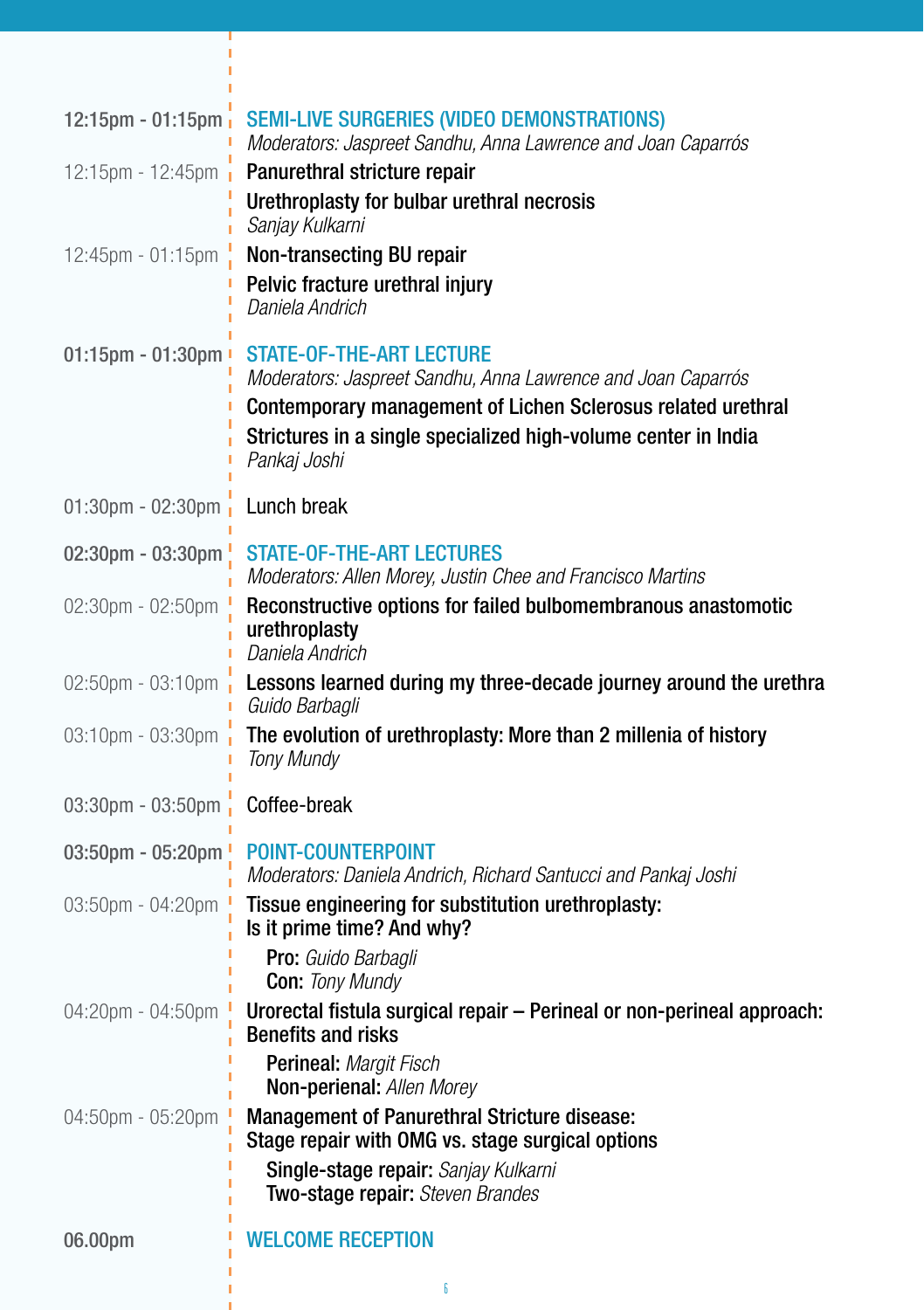## October 18, 2017

| 08:00am                       | Opening of registration desk                                                                                                                                                                                            |
|-------------------------------|-------------------------------------------------------------------------------------------------------------------------------------------------------------------------------------------------------------------------|
| 08:30am - 09:30am +           | <b>POSTER PRESENTATION</b><br>Moderators and Jury: Anna Lawrence, Javier Angulo, Joaquim Lindoro<br>and Pedro Vendeira                                                                                                  |
| 09:30am - 11:00am $^{\prime}$ | <b>SEMI-LIVE SURGERIES (VIDEO DEMONSTRATIONS)</b><br>Moderators: Andre van der Merwe, Dmitry Nikolavsky, Justin Chee,<br>Paksi Satyagraha and Pedro Vendeira                                                            |
| 09:30am - 10:00am $\cdot$     | PD corporoplication                                                                                                                                                                                                     |
|                               | Other non-grafting techniques<br>Allen Morey                                                                                                                                                                            |
| 10:00am - 10:30am             | Graft corporoplasty +/- penile prosthesis implantation<br>Tobias Köhler                                                                                                                                                 |
| 10:30am - 11:00am             | Inflatable penile implantation for erectile dyfunction: Penoscrotal<br>and infrapubic approaches                                                                                                                        |
|                               | Management of perforation injuries during and following penile<br>prosthesis surgery<br>Steven Brandes                                                                                                                  |
| 11:00am - 11:15am             | <b>STATE-OF-THE-ART LECTURE</b><br>Moderators: Andre van der Merwe, Dmitry Nikolavsky, Justin Chee,<br>Paksi Satyagraha and Pedro Vendeira<br>Erectile (dys)function after urethroplasty<br>Nicolaas Lumen              |
| 11:15am - 11:30am +           | <b>STATE-OF-THE-ART LECTURE</b><br>Moderators: Andre van der Merwe, Dmitry Nikolavsky, Justin Chee,<br>Paksi Satyagraha and Pedro Vendeira<br>Advances in the surgical treatment of Peyronie's disease<br>Tobias Köhler |
| 11:30am - 11:50am             | Coffee-break                                                                                                                                                                                                            |
| 11:50am - 12:05pm +           | <b>STATE-OF-THE-ART LECTURE</b><br>Moderators: Steven Brandes, Miroslav Djordjevic, João Marcelino e Luis Costa<br>Post-radical prostatectomy urinary incontinence:<br>Old and new treatment options<br>Jaspreet Sandhu |
|                               |                                                                                                                                                                                                                         |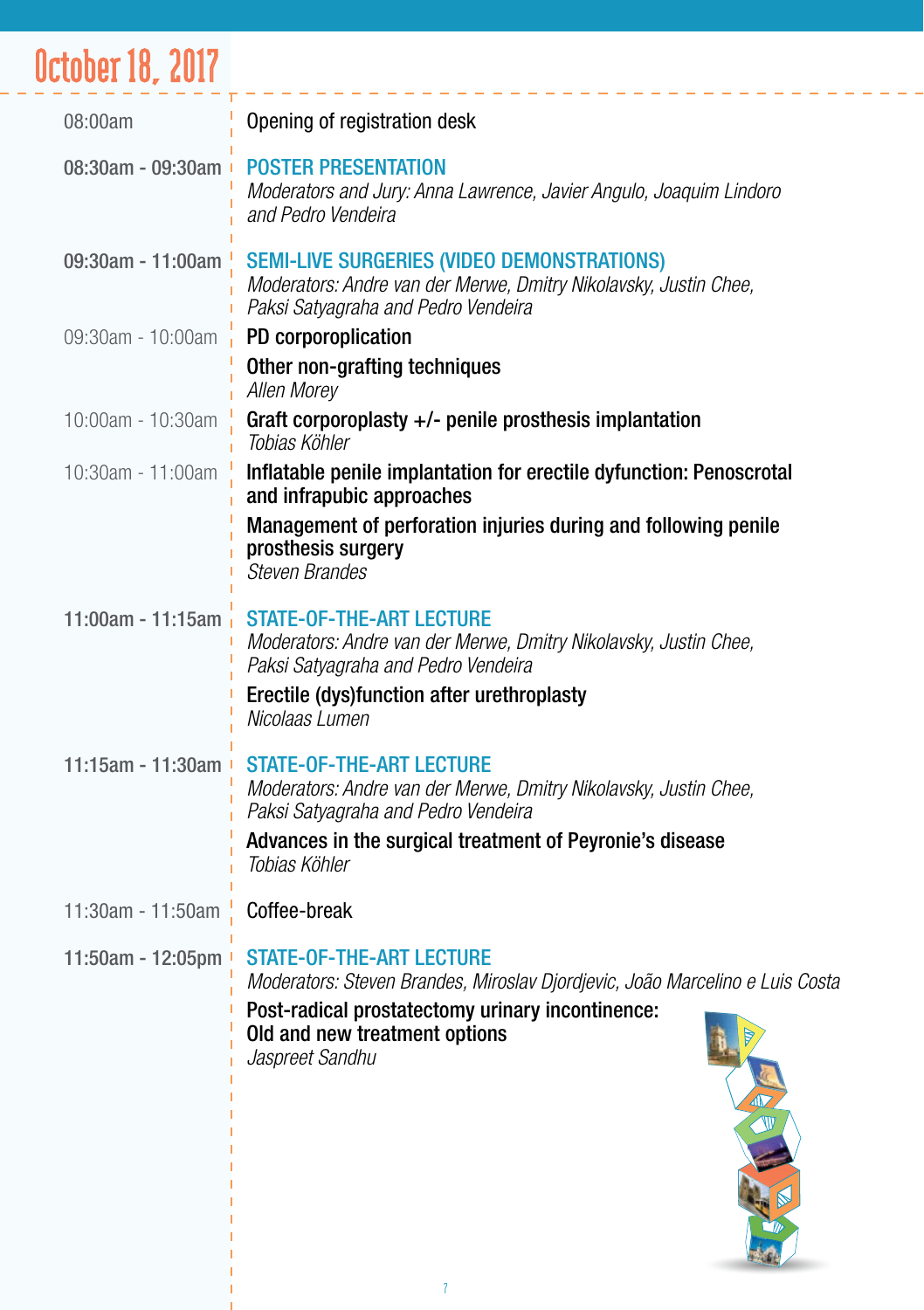| <b>SEMI-LIVE SURGERIES (VIDEO DEMONSTRATIONS)</b><br>12:05pm - 01:05pm<br>Moderators: Steven Brandes, Miroslav Djordjevic, João Marcelino e Luís Costa                                                                                          |
|-------------------------------------------------------------------------------------------------------------------------------------------------------------------------------------------------------------------------------------------------|
| <b>ATOMS for male SUI</b><br>Javier Angulo                                                                                                                                                                                                      |
| Male virtue sling<br>Argimiro Collado Serra                                                                                                                                                                                                     |
| <b>AUS AMS800 Implantation</b><br>Jaspreet Sandhu                                                                                                                                                                                               |
| <b>STATE-OF-THE-ART LECTURE</b><br>Moderators: Steven Brandes, Miroslav Djordjevic, João Marcelino e Luís Costa<br>Penile transplantation: The world's first successful patient<br>and socio-ethical issues<br>Andre van der Merwe              |
| Lunch break                                                                                                                                                                                                                                     |
| <b>STATE-OF-THE-ART LECTURES</b><br>Moderators: Tobias Köhler, Joan Caparrós, Francisco Martins<br>and Dmitry Nikolavsky                                                                                                                        |
| Management of the buried penis:<br>What are the options?<br><b>Richard Santucci</b>                                                                                                                                                             |
| Gender reassignment surgery:<br>Lessons learned over the last 25 years in a single center<br>Miroslav Djordjevic                                                                                                                                |
| Management of penile fractures: Impact on urinary and sexual functions<br><b>Steven Brandes</b>                                                                                                                                                 |
| Coffee-break                                                                                                                                                                                                                                    |
| <b>SEMI-LIVE SURGERY (VIDEO DEMONSTRATION)</b><br>Moderators: Javier Angulo, João Marcelino e Francisco Martins<br><b>Male Remeex system</b><br>Ervin Kocjancic                                                                                 |
| <b>VIDEO PRESENTATION</b><br>04:10pm - 05:10pm<br>Moderators and Jury: Richard Santucci, Krishnan Venkatesan, Omar Aviles,<br>Paulo Temido and Luís Costa                                                                                       |
| <b>BEST VIDEO/POSTER AWARDS AND CLOSURE</b><br>Including presentation of the video and poster winners<br><b>Award presenters</b><br><b>Richard Santucci and Francisco Martins</b><br><b>Closing remarks</b><br>Tomé Lopes and Francisco Martins |
|                                                                                                                                                                                                                                                 |

8